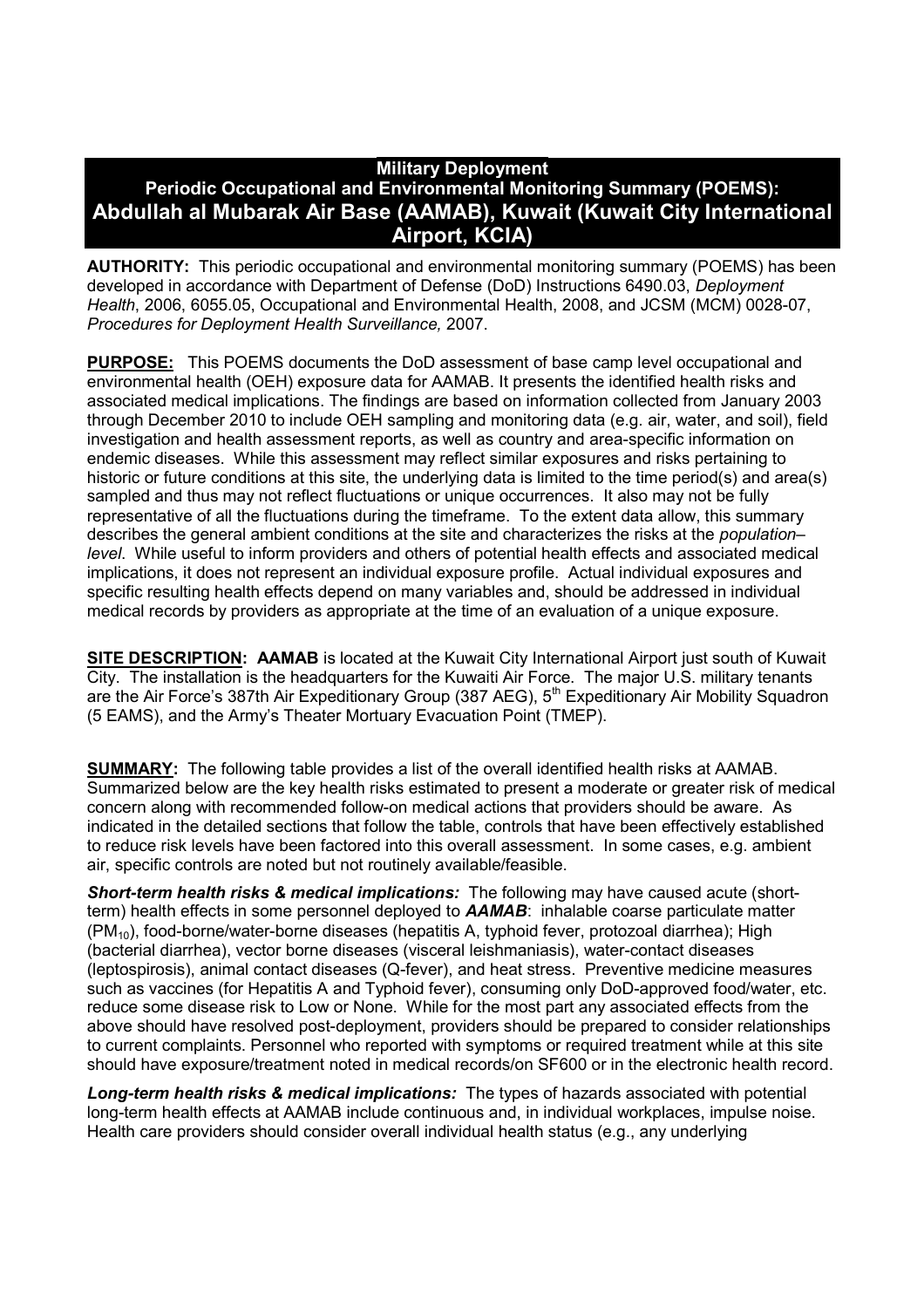conditions/susceptibilities) when evaluating patients. Likewise—especially for noise hazards providers should consider any potential unique individual exposures (such as occupational or specific personal dosimeter data) when assessing individual concerns. For example, certain individuals need to be followed/evaluated for specific occupational exposures/injuries (e.g., annual audiograms as part of the medical surveillance for those enrolled in the Hearing Conservation Program; and personnel covered by Respiratory Protection Program and/or Hazardous Waste/Emergency Responders Medical Surveillance).

> Page 2 of 17 Approved, CENTCOM FHP OFFICER August 2011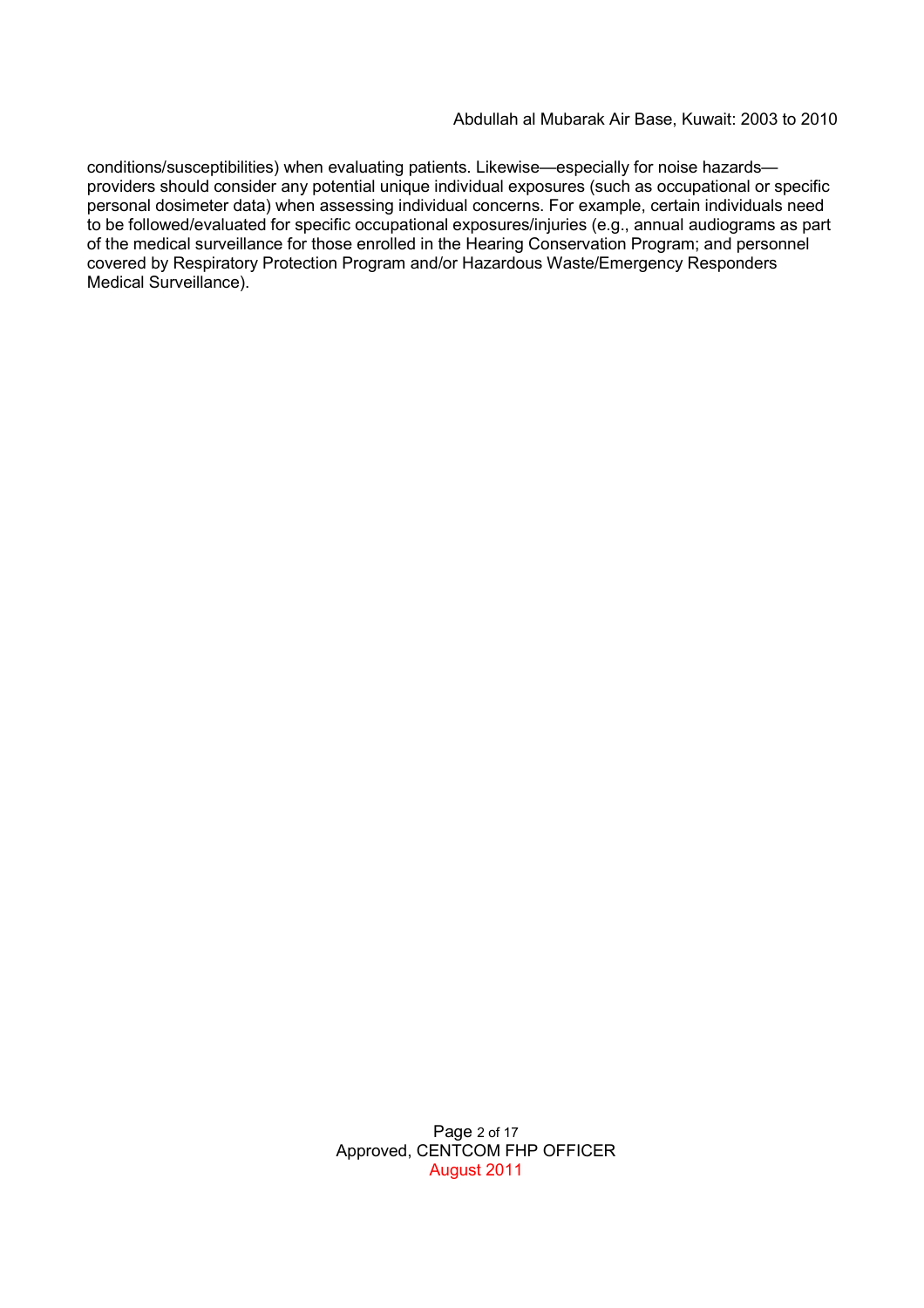| <b>Sources of Identified</b>                                         | <b>Health Risk Assessment Summary 4</b>                                                                                                                                                                                                                                       |                                                                             |  |
|----------------------------------------------------------------------|-------------------------------------------------------------------------------------------------------------------------------------------------------------------------------------------------------------------------------------------------------------------------------|-----------------------------------------------------------------------------|--|
| Health Risk <sup>3</sup>                                             | <b>Short Term Health Risk</b>                                                                                                                                                                                                                                                 | <b>Long Term Health Risks</b>                                               |  |
| <b>AIR</b>                                                           | Airborne Substances - Overall Short Term<br>Risks: Variable: Low to High                                                                                                                                                                                                      | Airborne Substances - Overall Long-Term<br><b>Risks: Low</b>                |  |
| Particulate Matter (PM <sub>10</sub> )                               | Variable (Low to High): Daily levels vary, acute<br>health effects (e.g., upper respiratory tract<br>irritation) more pronounced during peak days.<br>More serious effects are possible in susceptible<br>persons (e.g., those with asthma/existing<br>respiratory diseases). | Not evaluated-no available health guidelines.                               |  |
| Metals                                                               | Low                                                                                                                                                                                                                                                                           | Low                                                                         |  |
| <b>SOIL</b>                                                          | Soil - Overall Short Term Risks: Not<br>evaluated                                                                                                                                                                                                                             | Soil - Overall Long Term Risks: Low                                         |  |
| Metals, organic and<br>inorganic compounds                           | Not evaluated per current USAPHC protocols                                                                                                                                                                                                                                    | Low                                                                         |  |
| <b>WATER</b>                                                         | <b>Water - Overall Short Term Risks: Low</b>                                                                                                                                                                                                                                  | <b>Water- Overall Long Term Risks: Low</b>                                  |  |
| Used for other purposes<br>(personal hygiene, cooking,<br>etc)       | Low                                                                                                                                                                                                                                                                           | Low                                                                         |  |
| <b>MILITARY UNIQUE</b>                                               | Military Unique - Overall Short Term Risks:<br>Low                                                                                                                                                                                                                            | Military Unique - Overall Long Term Risks:<br>Low                           |  |
| (e.g. CBRN; Depleted<br>Uranium; Ionizing/Non<br>ionizing radiation) | Low                                                                                                                                                                                                                                                                           | Low                                                                         |  |
| <b>ENDEMIC DISEASE</b>                                               | <b>Endemic Disease - Overall Short Term Risks:</b><br>Low to High                                                                                                                                                                                                             | <b>Endemic Disease - Overall Long Term Risks:</b><br><b>None Identified</b> |  |
| Foodborne and Waterborne                                             | Variable Low to High: Low: (hepatitis E,<br>brucellosis); Moderate (hepatitis A, typhoid fever,<br>protozoal diarrhea); High (bacterial diarrhea)                                                                                                                             | None Identified                                                             |  |
| Arthropod Vector-Borne                                               | Variable Low to Moderate: Low (visceral<br>leishmaniasis, sandfly fever, West Nile fever,<br>sindbis, Moderate: (visceral leishmaniasis)                                                                                                                                      | None Identified                                                             |  |
| Respiratory                                                          | Low (meningococcal meningitis, tuberculosis)                                                                                                                                                                                                                                  | A TB skin test is required post-deployment if<br>potentially exposed to TB. |  |
| Water-Contact (e.g. wading,<br>swimming)                             | Moderate: Leptospirosis                                                                                                                                                                                                                                                       | None Identified                                                             |  |
| <b>Animal Contact</b>                                                | Variable Low to Moderate: Low: (H5N1 avian<br>influenza, rabies), Moderate: (Q-fever)                                                                                                                                                                                         | None Identified                                                             |  |
| Aerosolized Dust or Soil<br>Contact                                  | Low (hantavirus hemorrhagic fever with renal<br>syndrome)                                                                                                                                                                                                                     |                                                                             |  |
| <b>HEAT/COLD STRESS</b>                                              | Heat/Cold - Overall Short Term Risks: Low to<br><b>Moderate</b>                                                                                                                                                                                                               | Heat/Cold- Overall Long Term Risks: Low                                     |  |
| Heat                                                                 | Variable Low to Moderate. Risk reduced to Low<br>with preventive medicine controls/mitigation                                                                                                                                                                                 | None Identified                                                             |  |

# **Population-Based Health Risk Estimates – [Abdullah al Mubarak Air Base, Kuwait] 1, 2**

Page 3 of 17 Approved, CENTCOM FHP OFFICER August 2011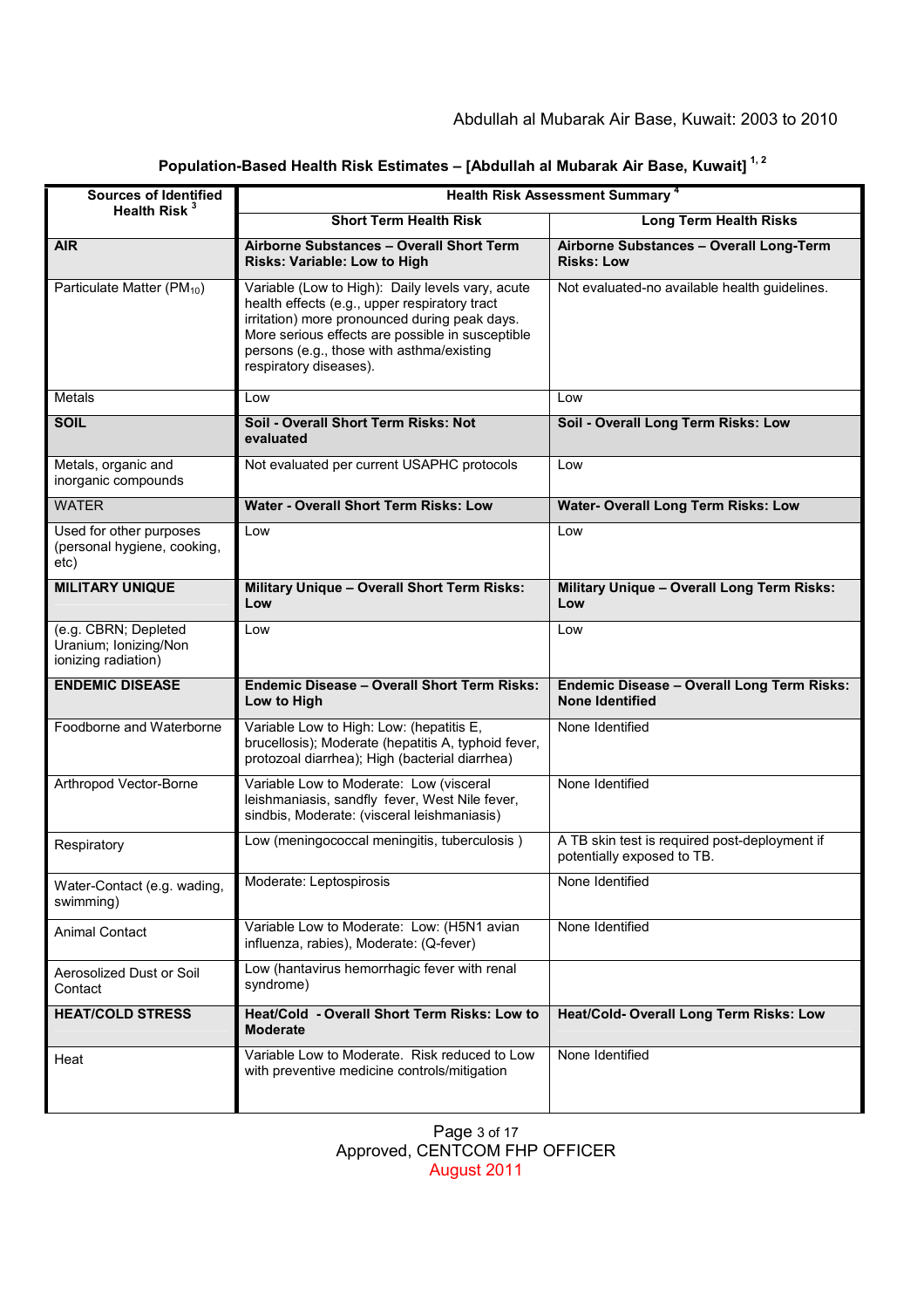#### Abdullah al Mubarak Air Base, Kuwait: 2003 to 2010

| Sources of Identified<br>Health Risk <sup>3</sup> | <b>Health Risk Assessment Summary 4</b> |                                                                                                                        |  |
|---------------------------------------------------|-----------------------------------------|------------------------------------------------------------------------------------------------------------------------|--|
|                                                   | <b>Short Term Health Risk</b>           | <b>Long Term Health Risks</b>                                                                                          |  |
| Cold                                              | Low                                     | Low                                                                                                                    |  |
| <b>NOISE</b>                                      | Noise - Overall Short Term Risks: Low   | Noise - Overall Long Term Risks: Low to<br><b>Moderate</b>                                                             |  |
| Continuous                                        | Low                                     | Low to Moderate: workers in some workplaces<br>and on the flightline. Hearing protection is<br>provided when required. |  |
| Impulse                                           | Low                                     | Low                                                                                                                    |  |

 $1$ This summary table provides a qualitative estimate of population-based short- and long-term health risks associated with the general ambient and occupational environment conditions at Abdullah al Mubarak Air Base. It does not represent a unique individual exposure profile. Actual individual exposures and health effects depend on many variables. For example, while a chemical may be present in the environment, if a person does not inhale, ingest, or contact a specific dose of the chemical for adequate duration and frequency, then there may be no health risk. Alternatively, a person at a specific location may experience a unique exposure which could result in a significant individual exposure. Any such person seeking medical care should have their specific exposure documented in an SF600 or equivalent.

 $^2$ This assessment is based on specific data and reports obtained from the January 2003 – December 2010 timeframe. It is considered a current representation of general site conditions but may not reflect certain fluctuations or unique exposure incidents. Short term health risk estimates are generally consistent with field-observed health effects.

 $3$  This summary table is organized by major categories of identified sources of health risk. It only lists those sub-categories specifically identified and addressed at AAMAB. The health risks are presented as Low, Moderate, High or Extremely High for both short term and long term health effects. The risk level is based on an assessment of both the potential severity of the health effects that could be caused and probability of the exposure that would produce such health effects. Details can be obtained from the USAFSAM. Where applicable, "None Identified" is used when though an exposure was identified, no risk of either a specific acute or chronic health effects were determined. More detailed descriptions of OEH exposures that were evaluated but determined to pose no health risk are discussed in the following sections of this report.

<sup>4</sup> Risks in this summary table are based on quantitative surveillance thresholds or screening levels (e.g. Military Exposure Guidelines (MEGs) for chemicals*).* Some previous assessment reports may provide slightly inconsistent risk estimates because quantitative criteria such as MEGs may have changed since the samples were originally evaluated and/or because this assessment makes use of all historic site data while previous reports may have only been based on a select few samples.

<sup>5</sup> Risks for endemic diseases and host/vector/pathogen surveillance are based on the National Center for Medical Intelligence's Risk Assessment Methodology found at https://www.intelink.gov/ncmi/index.php

> Page 4 of 17 Approved, CENTCOM FHP OFFICER August 2011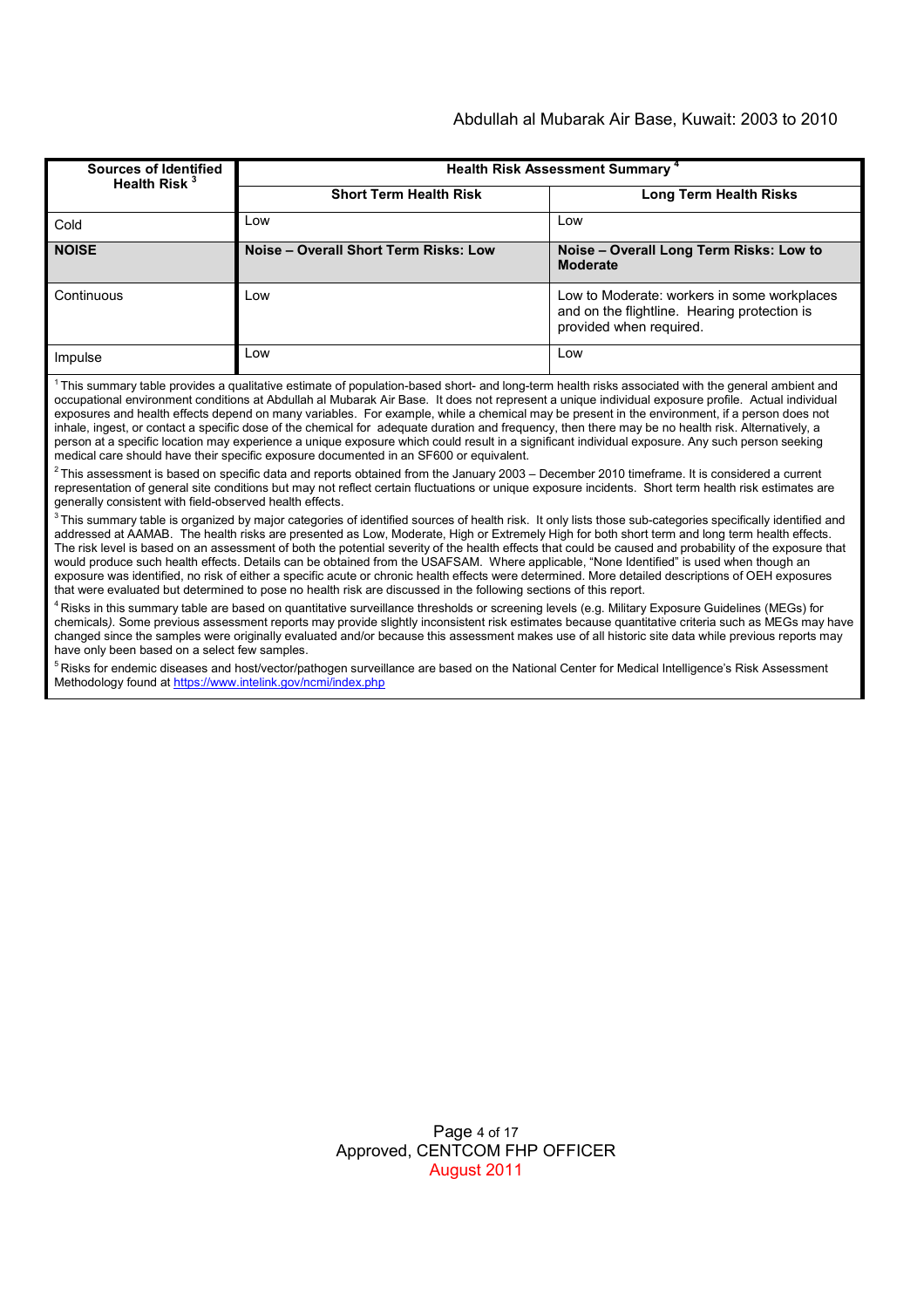## **1 Discussion of Health Risks at AAMAB**

The major source categories of potential health risk that were evaluated at AAMAB are described below. The evaluation process includes identifying what, if any, specific sub-categories/health concerns are present. This initial step results in "screening out" certain sub-categories that pose no identifiable health risk (for example if all data is below screening levels). While this discusses sub-categories that have been determined to present no identifiable health risk, the Summary Table on the previous page only contains those sub-categories that were determined to pose some level of potential health risk.

Limitations:

- 1. Sampling data used for this assessment is derived from USAPHC-Main, with some water and soil analyses conducted by USAPHC-Europe included.
- 2. The health risk assessments are based on retrospective analysis of sampling data and limited field notes. Assumptions regarding representativeness and duration of exposure were necessary.
- 3. In general, samples weren't collected with the intent of characterizing a mean and/or range of exposures. The data presented in the POEMS represents the mean of the existing sampling data, not the mean exposure. The same is true for the percentages at each risk level (i.e. the percentages indicate the percentage of days that exceeded a MEG.)

### **2 Air**

### 2.1 Site-Specific Sources Identified

Airborne environmental hazards around AAMAB include agricultural and vehicles. Typical military operations, including vehicular traffic, aircraft operations and other local sources will also contribute to the ambient environment at these locations.

Limited environmental surveillance occurred between 2003 and 2010. The summary of results follows.

- 2.2 Particulate Matter, less than 10 microns  $(PM_{10})$ .
- *2.2.1 Sample data/notes:*

Exposure Guidelines: Short-term (24-hour) PM10 MEGs micrograms per cubic meter ( $\mu$ g/m<sup>3</sup>): Negligible MEG=250, Marginal MEG=420, Critical MEG=600; Long-term MEG: Not Available (see chronic risk note). Degree of risk is estimated based on comparison of concentrations to specified MEGs.

The range of 24-hour PM<sub>10</sub> concentrations in 64 samples from May 2003 through August 2006 was 61.2 to 1057.3 μg/m<sup>3</sup>. The average concentration was 234.6 μg/m<sup>3</sup>, the standard deviation was 167.4 μg/m<sup>3</sup> and the median was 182.5 μg/m<sup>3</sup>. There were no sample results available prior to 2003 or from 2007-2010.

### *2.2.2 Short-term health risk:*

Overall risk is variable from Low to High. The variability in risk is due to daily fluctuations in PM concentrations. This risk assessment is based on data from 2003 and 2004 only because all other years had too few samples to conduct a proper risk assessment. 23/50 (46%) sampling days with concentrations less than the 24-hour negligible MEG (LOW Risk), 21/50 (42%) sampling days with

Page 5 of 17 Approved, CENTCOM FHP OFFICER August 2011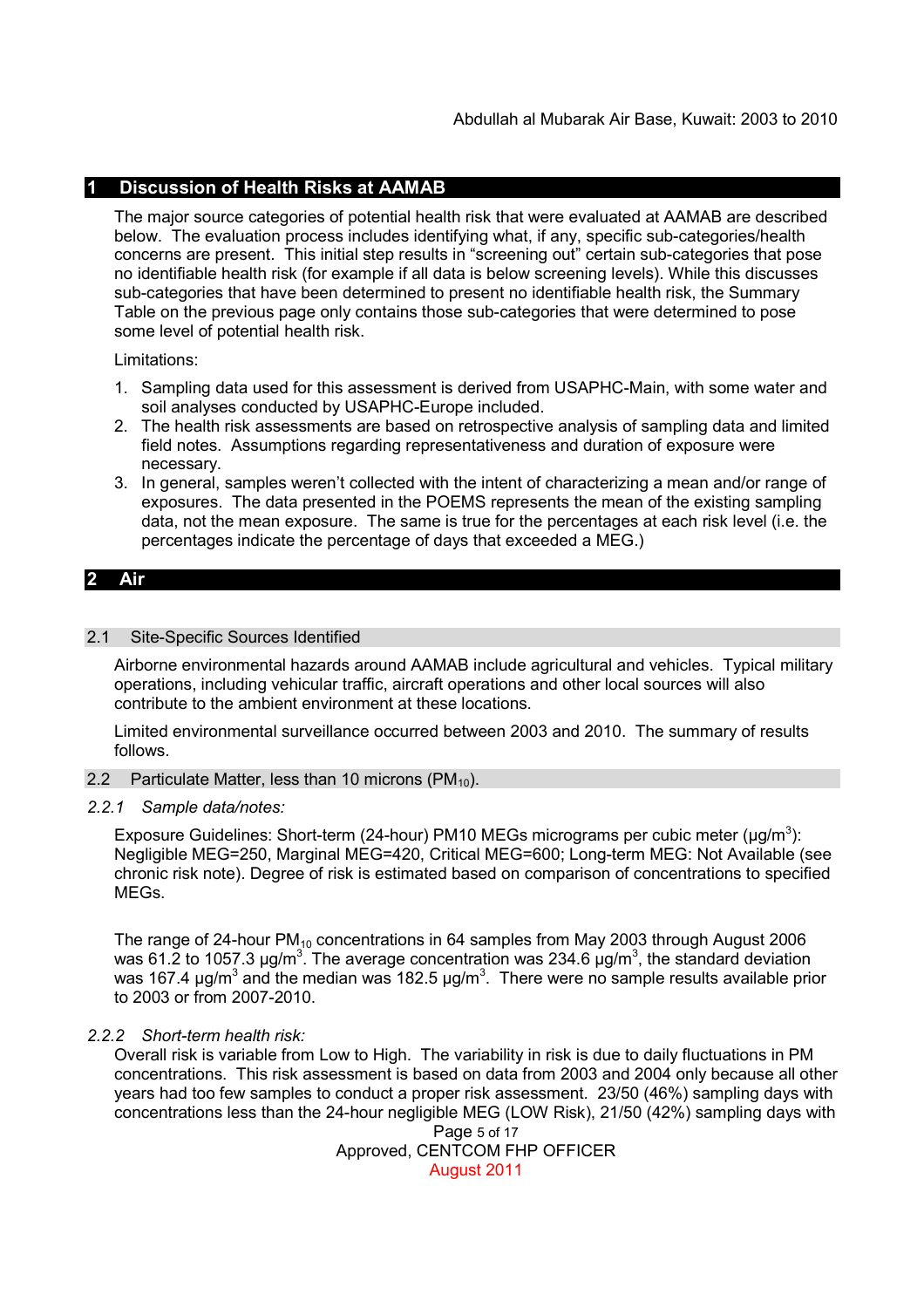concentrations between the 24-hour negligible and marginal MEGs (LOW Risk), 4/50 (8%) sampling days between the marginal and critical MEGs, and 2/50 (4%) sampling days with concentrations greater than the critical MEGs (HIGH Risk). Confidence in this risk assessment is low based on small data set and limitations in sampling data.

Respiratory effects can increasingly impact real-time health and mission capabilities as they exceed higher levels of MEGs. Acute effects to relatively healthy troops are mostly eye, nose, and throat irritation, and respiratory effects (sneezing, adaptive responses such as coughing, sinus congestion and drainage) that can be exacerbated by increased activity. These effects are consistent with those generally reported from the field.

### *2.2.3 Long-term health risk:*

Not evaluated-no available health guidelines. EPA has retracted its long-term standard (NAAQS) for PM<sub>10</sub> due to an inability to clearly link chronic health effects with chronic PM<sub>10</sub> exposure levels.

- 2.3 Particulate Matter, less than 2.5 microns  $(PM_{2.5})$
- *2.3.1 Sample data/notes:*

Exposure Guidelines micrograms per cubic meter ( $\mu$ g/m<sup>3</sup>): Short-term (24-hour) PM<sub>2.5</sub>MEGs (µg/m<sup>3</sup>): Negligible MEG=65, Marginal MEG=250, Critical MEG=500; Long-term PM<sub>2.5</sub> MEGs: Negligible MEG=15, Marginal MEG=65.

One  $PM_{2.5}$  sample was collected from in December 2005. No data was available for all other years. The measured concentration in the December 2005 sample was 142.72  $\mu$ g/m<sup>3</sup>.

### *2.3.2 Short and long-term health risk:*

Risk assessment not performed. One sample over the time period is insufficient to perform an accurate risk assessment.

### 2.4 Metals

### *2.4.1 Sample data/notes:*

Sixty-four samples were taken from May 2003 through August 2006 and sent to USAPHC for metals analysis. There were no sample results available for 2007 through 2010. Risks are determined based on comparison to available MEGs. None of the analyzed metals were found in concentrations above a short term or long term MEG.

### *2.4.2 Short and long-term health risks:*

Low. All contaminants were measured at concentrations below MEGs. Three contaminants (Beryllium, Cadmium, and Vanadium) have detection limits greater than the MEG. Since these contaminants weren't detected in any of the samples and there is no expected source of these contaminants, no further assessment was required IAW TG 230 paragraph 3.4.4.4). Confidence in this risk assessment is low based on limitations in sampling data and analytical limits of detection.

### 2.5 Chemical Pollutants (gases and vapors)

### *2.5.1 Sample data/notes:*

Two ambient air volatile organic compounds (VOC) samples were collected between December 2002 – February 2004. VOCs were detected some of the samples, but at levels below the pertinent MEGs. Risks are determined based on comparison to available MEGs.

> Page 6 of 17 Approved, CENTCOM FHP OFFICER August 2011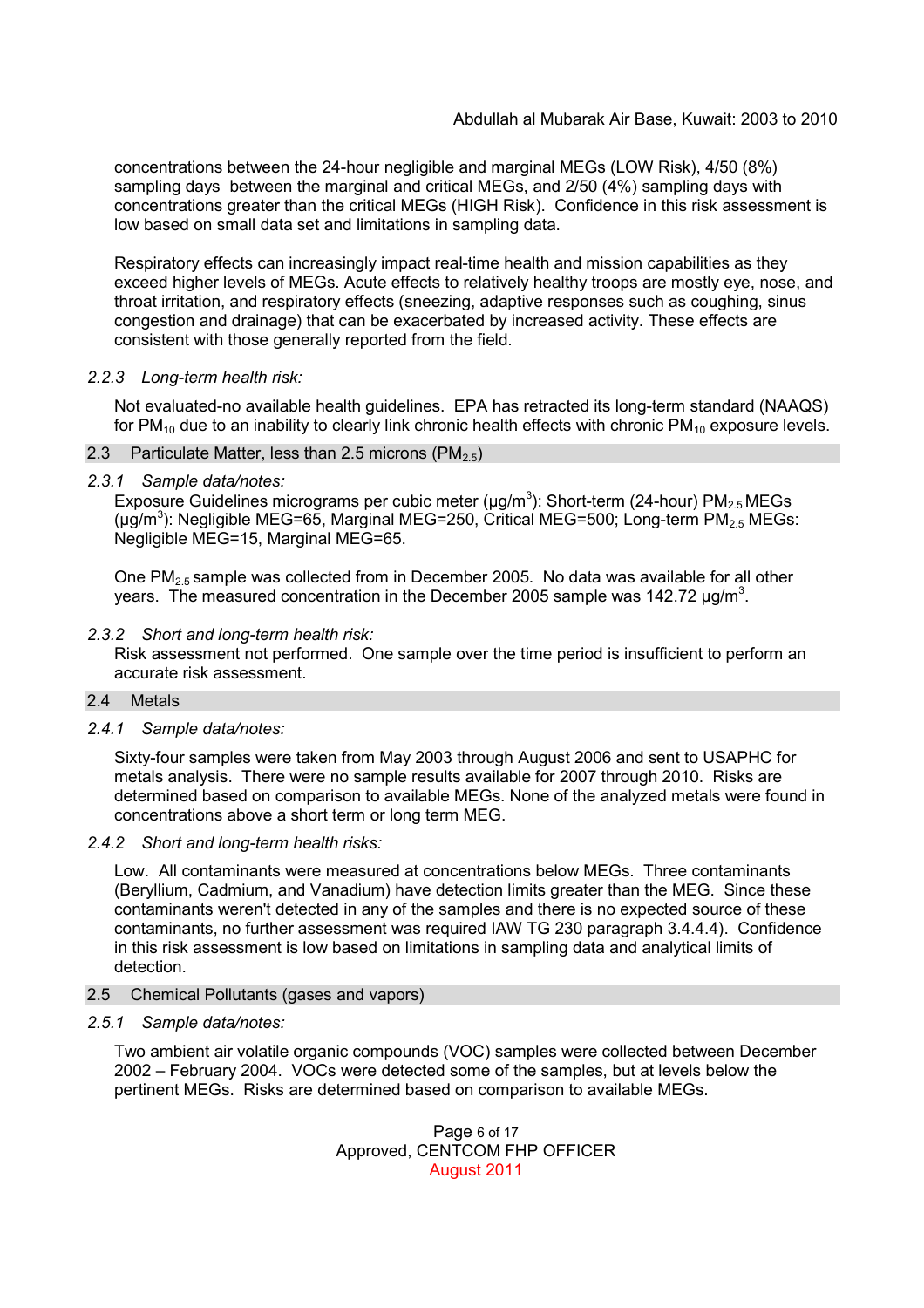### *2.5.2 Short and long-term health risks:*

Risk assessment not performed. Two samples over the time period provide insufficient data to conduct a risk assessment. For both samples, the limit of detection for 1,2-Dibromo-3 chloropropane (a soil fumigant no longer used in the US) is greater than the 1 year negligible MEG, which makes it difficult to know the true relationship to the MEG and causes uncertainty in the evaluation. 1,2-Dibromo-3-chloropropane wasn't detected in local non-drinking water samples and there is no indication of contamination. Confidence in this risk assessment is low due to limitations in the sampling data.

### **3 Soil**

### *3.1.1 Sample data/notes:*

Thirteen soil samples were collected from March 2003 through September 2004 and sent to USAPHC for analysis. Analyses included metals, volatile organic compounds, herbicides, insecticides, radiological, and semi-volatile organic compounds,

No soil samples were collected in all other years. Risks are determined based on comparison to available MEGs. There were no contaminants detected at levels greater than the 1-year negligible MEG.

### *3.1.2 Short-term health risks:*

Currently, sampling data for soil is not evaluated in an acute risk assessment.

### *3.1.3 Long-term health risks*

Low. All contaminants measured at concentrations below MEGs. Confidence in this assessment is low due small sample set and limitations in sampling data.

## **4 Water**

Bottled water is the primary source of drinking water for all deployed personnel in Kuwait. The distributors and all brands of bottled water are approved by the Army's Veterinary Command. The bottled water for the Movement Control Team is purchased by the Army and is tested and cleared by the environmental division of CSA contracting company. Monitoring includes total coliform presence/absence and *E. coli*. Bottled water purchased by the Air Force for the AAMAB is tested by base Bioenvironmental Engineering. When a new lot is received it is not released for base distribution until tested and cleared by Bioenvironmental Engineering. The AF monitoring includes total coliform presence/absence and E. coli for four bottles per lot. In addition, one random bottle of water is tested monthly for evidence of chemical agent contamination using the M-272 kit.

Desalinated seawater is the primary source of potable water in Kuwait. The water is filtered and treated to meet Kuwaiti Environmental Public Authority standards. The water distribution system on AAMAB is used for personal hygiene, cooking, and dishwashing. The system may become contaminated during distribution because of aging or corroded pipes, poor system integrity, pressure fluctuations from power shortages causing back siphoning, and subsequent microbial or chemical infiltration. A complete assessment of the Kuwait water distribution system is not possible due to access and travel restrictions.

Routine testing of tap water is conducted monthly at AAMAB by Bioenvironmental Engineering. Monitoring includes total coliform presence/absence and *E. coli*, pH, chlorine residual, and M272. Additionally, an annual comprehensive screening analysis is taken and submitted to USAPHC IAW Air Force Manual (AFMAN) 48-138. All results are loaded in DOEHRS.

> Page 7 of 17 Approved, CENTCOM FHP OFFICER August 2011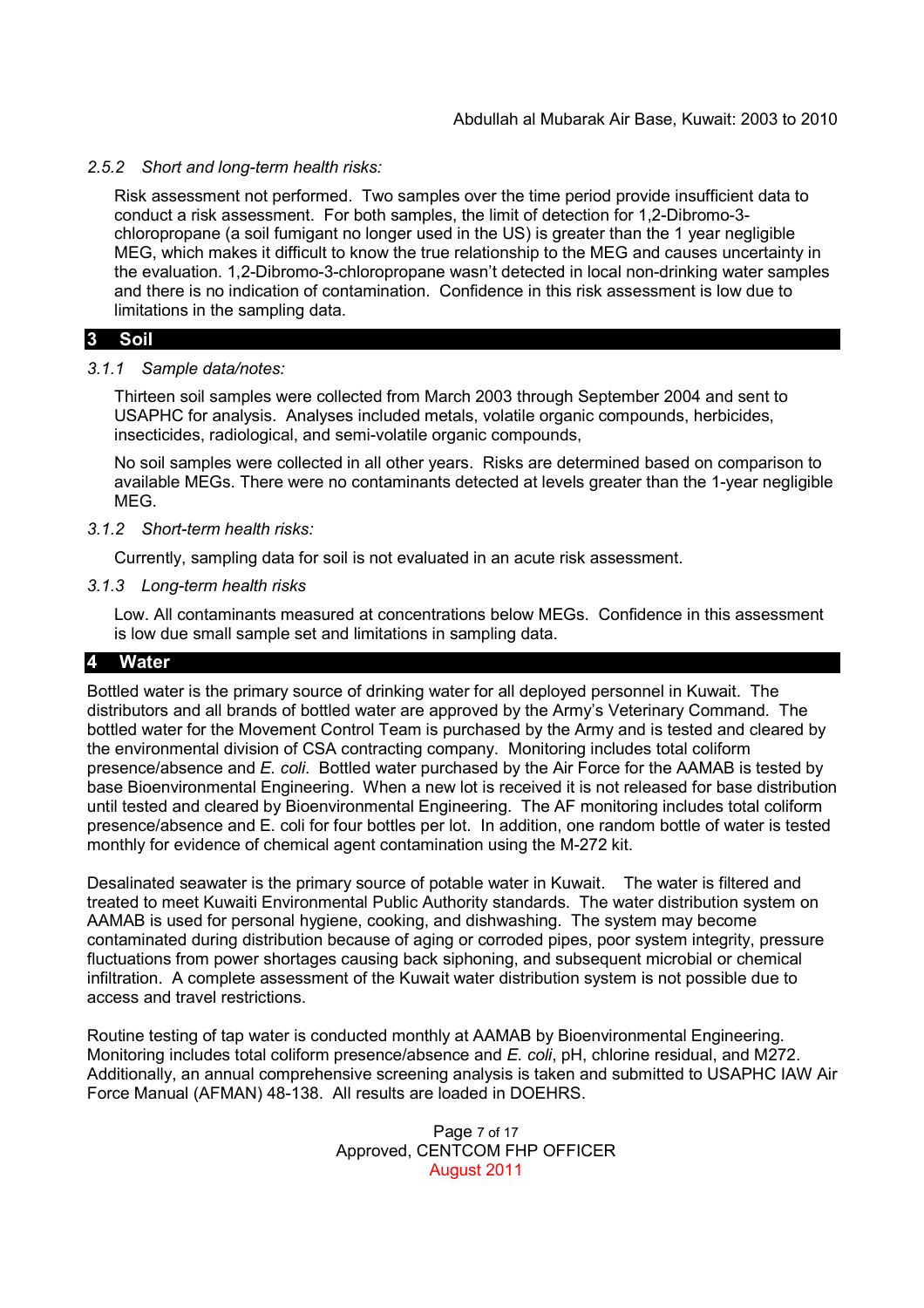### 4.1 Drinking Water - Bottled

#### *4.1.1 Sample data/notes:*

In addition to the field testing described above, one bottled water sample was taken in June 2005 and sent to USAPHC for analysis. No samples were available for all other years. Risks are determined based on comparison to available MEGs. None of the analytes were found at concentrations greater than a long term or short term MEG.

#### *4.1.2 Short and long-term health risks:*

Risk assessment not performed; one sample collected over the timeframe is not an adequate amount of data for an assessment of health risk.

#### 4.2 Water: Used for Other Purposes (Personal Hygiene, Cooking, Showering, etc.)

#### *4.2.1 Sample data/notes:*

Six samples were collected for broad-spectrum analysis at AAMAB from March 2003 through June 2010 (two in 2003, 3 in 2004 and 1 in 2010). No samples were available for 2005 through 2009. Risks are determined based on comparison to available MEGs. None of the analytes were found at concentrations greater than a long term or short term MEG. Sample analysis varied depending on individual requests at the time of sample collection.

#### *4.2.2 Short and long-term health risks:*

Low. All samples results were below respective MEGs. Confidence in this risk assessment in low due to the small data set and limitations in the sampling data.

### **5 Military Unique**

#### 5.1 Chemical Biological, Radiological Nuclear (CBRN) Weapons:

No specific hazard sources documented in DOEHRS or the DoD OEHS Portal.

#### 5.2 Depleted Uranium (DU):

No specific hazard sources documented in DOEHRS or the DoD OEHS Portal.

#### 5.3 Ionizing Radiation:

### *5.3.1 Summary of exposures*

Industrial radiography is used at the personnel and vehicle search area (VSA) at Charlie 1 Post. A scatter radiation survey was performed on the backscatter system used at the VSA. Results of survey indicate exposures are below the general population authorized dose of 100 mrem per year per AF Instruction 48-148, *Ionizing Radiation Protection*.

#### *5.3.2 Short and long-term health risks:*

Low. Procedures are in place to maintain exposures as low as reasonably achievable. Confidence in this risk assessment is medium.

#### 5.4 Non-Ionizing Radiation:

### *5.4.1 Summary of exposures*

1) Lasers: The C-17 aircraft has a LAIRCM with a Nominal Optical Hazard Distance (NOHD) of 200 ft. 387 ESFS personnel may have the AN/PEQ-2A which has a NOHD up to 263 meters. Administrative procedures are in place to minimize incidents. The biggest risk is lasing of

> Page 8 of 17 Approved, CENTCOM FHP OFFICER August 2011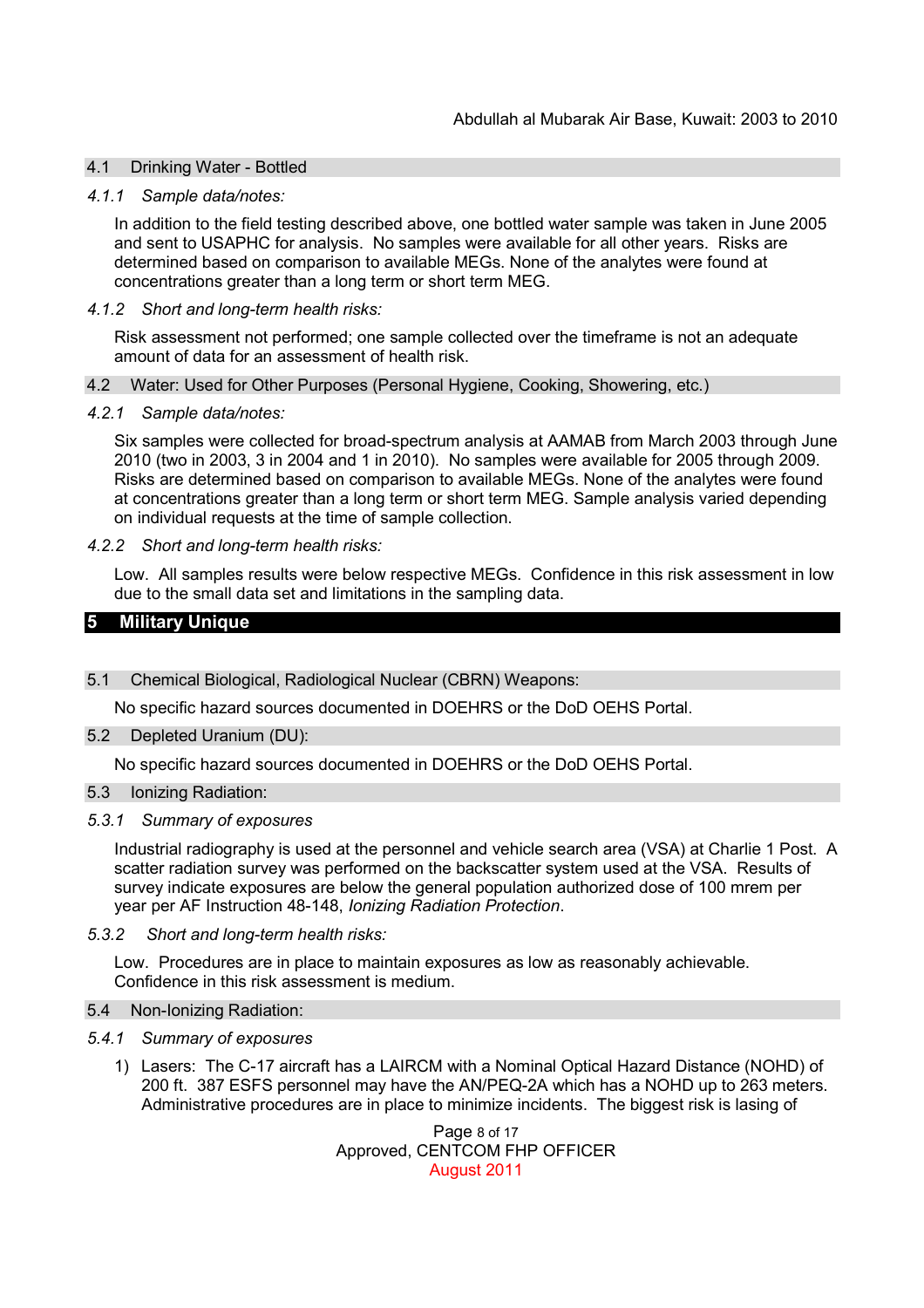aircrews while flying. All personnel lased are evaluated by a flight surgeon, and if follow-on care is deemed necessary an optometrist at Camp Arifjan. This exposure is documented on the SF600 and placed in their medical record.

2) Radio Frequency: Aircraft emitters have administrative processes in place to reduce the potential for exposures. Ground based emitters have been evaluated and have administrative controls in place that ensure personnel are not within the uncontrolled environment hazard distance. Operators of these systems are aware to notify 386 EMDG/SGPB for any potential exposure to EMF radiation to be investigated and documented.

#### *5.4.2 Short long-term health risks:*

Low. Procedures are in place to maintain exposures below the permissible exposure limits. Confidence in this risk assessment is medium.

### **6 Endemic Disease<sup>1</sup>**

All information was taken directly from the National Center for Medical Intelligence (NCMI) (https://www.intelink.gov/ncmi/country.php?country=KGZ). Baseline Infectious Disease Risk Assessment for Kuwait - dated in 27 May 2010. This document lists the endemic disease reported in the region, its specific risks and severity and general health information about the disease. The general information on meningococcal meningitis regarding how it is transmitted from person to person came from the World Health Organization's Fact Sheet No. 141 on Meningococcal Meningitis.

Overall, Kuwait is considered a low risk country for infectious disease

#### 6.1 Foodborne and Waterborne Diseases

Food borne and waterborne diseases in the area are transmitted through the consumption of local food and water. Consumption of locally procured food and water may increase US personnel's risk for illness and/or infection but severity is most likely mild gastrointestinal. Key disease risks are summarized below:

### *6.1.1 Diarrheal diseases (bacteriological)*

High risk year-round. Diarrheal diseases can be expected to temporarily incapacitate a very high percentage of personnel (potentially over 50 percent per month) within days if local food, water, or ice is consumed. Field conditions (including lack of hand washing and primitive sanitation) may facilitate person-to-person spread and epidemics. Typically mild disease treated in outpatient setting; recovery and return to duty in less than 72 hours with appropriate therapy. A small proportion of infections may require greater than 72 hours limited duty, or hospitalization.

### *6.1.2 Hepatitis A, typhoid fever, and diarrhea-protozoal*

Moderate risk year-round. A small percentage of personnel, (0.1 to 1 percent 1per month) have a moderate risk if no preventive medicine measures are taken. However, because all deployed U.S. Forces, including civilians and contractors, are supposed to be vaccinated for Hepatitis A and Typhoid fever, no risk is identified for U.S. Forces from Hepatitis A and Typhoid fever. Diarrhea- -

 $^1$  NOTE: "Risk" level refers to both severity of disease (without controls, for example vaccinations) and probability of disease based on local rates/endemic status. Diseases described are those presenting greater risk when compared with U.S. conditions. Most identified disease risks can and are being mitigated with military preventive medicine measures/policies.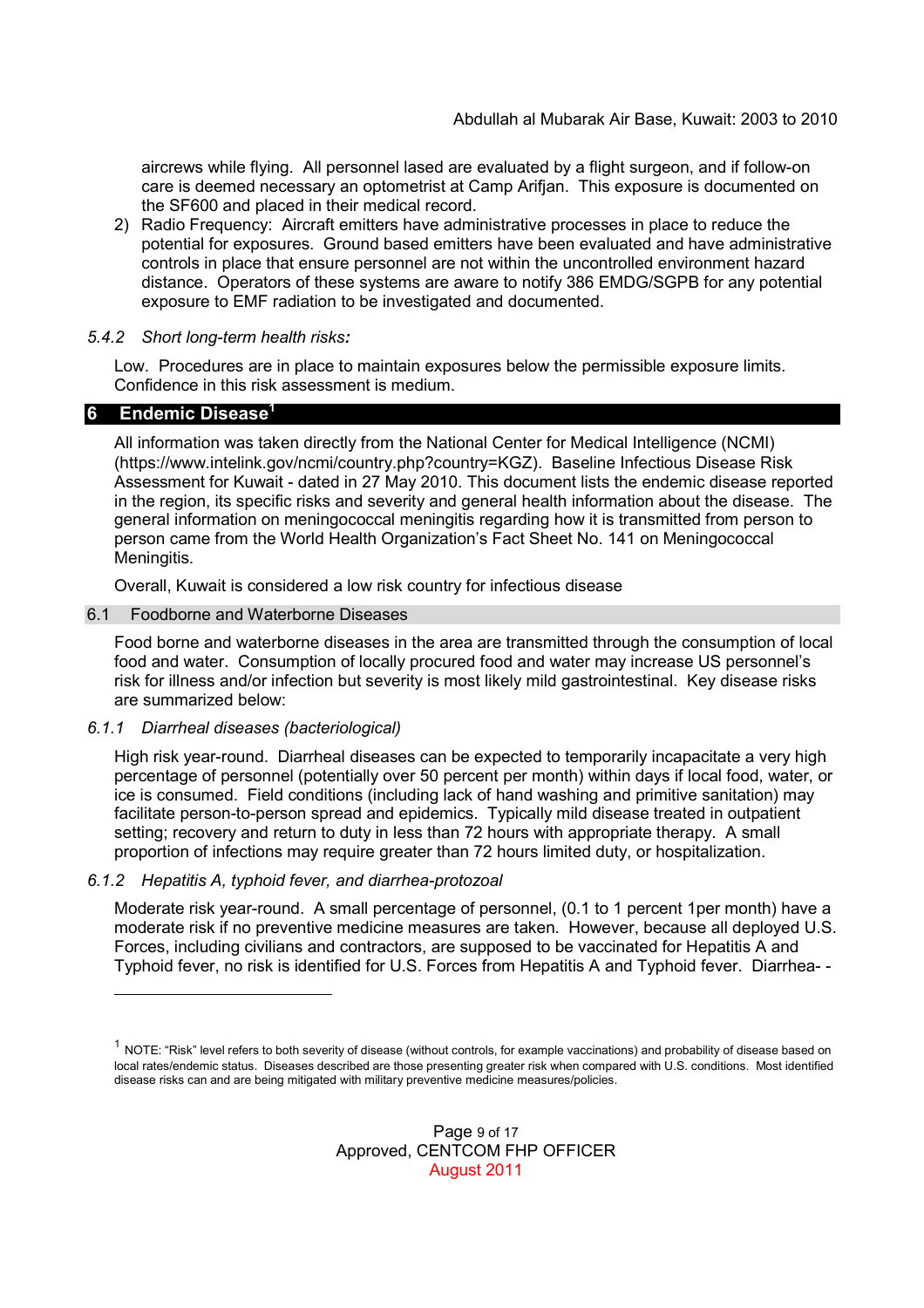protozoal has a moderate risk estimate if no preventive medicine measures are taken to mitigate. Though much rarer, other potential diseases in this area with a Low risk estimate include hepatitis E and brucellosis.

### *6.1.3 Short and long-term health risks:*

**Short-term health risks:** The overall short-term risk associated with foodborne and waterborne diseases at AAMAB ranged from High (for bacterial diarrhea) to Low (Hepatitis E and brucellosis) if local food or water is consumed. Preventive Medicine measures such as vaccinations reduce the risk estimate to Low to None (for Hepatitis A, typhoid fever, and diarrhea-protozoal). Additionally, U.S. Forces are provided food and water from approved sources. Confidence in risk estimate is medium.

**Long-term health risks:** None identified based on available data. Confidence in risk estimate is medium.

### 6.2 Arthropod Vector-Borne Diseases

During warmer months (approximately June to September), ecological conditions areas support arthropod vectors, including mosquitoes, ticks, and sandflies, with variable rates of disease transmission. Because Kuwait lacks adequate diagnostic capability, vector-borne diseases frequently are underreported, and there is a reliance on clinical (symptom-based, vs. laboratory confirmation- based) diagnosis.

### *6.2.1 Leishmaniasis*

Moderate for cutaneous and low risk for the visceral. Leishmaniasis is transmitted by sand flies. The disease risk is highest when sand flies are most prevalent in April through October. Visceral leishmaniasis causes a severe febrile illness, which typically requires hospitalization with convalescence over 7 days.

### *6.2.2 Sindbis (and Sindbis-like viruses)*

Sindbis is a low risk with rare cases present year-round with the peak season April through October. The virus is transmitted by mosquitoes and is maintained in nature by transmission between vertebrate (bird) hosts and invertebrate (mosquito) vectors. Humans are infected with Sindbis virus when bitten by an infected mosquito.

## *6.2.3 Sandfly fever*

Sandfly fever is a low risk year-round with the peak season April through October. It is transmitted by sandflies and occurs more commonly in children though adults are still at risk. Incidents can result in debilitating febrile illness typically requiring 1-7 days of supportive care followed by return to duty

## *6.2.4 Typhus – fleaborne*

Typhus-flea borne has a low risk with rare cases possible. The disease is transmitted by rat fleas infected with the bacteria that cause endemic typhus fever. Infected rat fleas pass infected feces while taking a blood meal from a person. People are infected when infected rat flea feces come into contact with small cuts on the skin. The bite of an infected rat flea may also spread illness to humans.West Nile fever

### *6.2.5 West Nile fever*

West Nile fever is a low risk year-round with the peak season April through October. The disease is maintained by the bird population and mosquitoes that help to transfer the diseases from birds to humans. The majority of infections in young, healthy adults are asymptomatic although it can

> Page 10 of 17 Approved, CENTCOM FHP OFFICER August 2011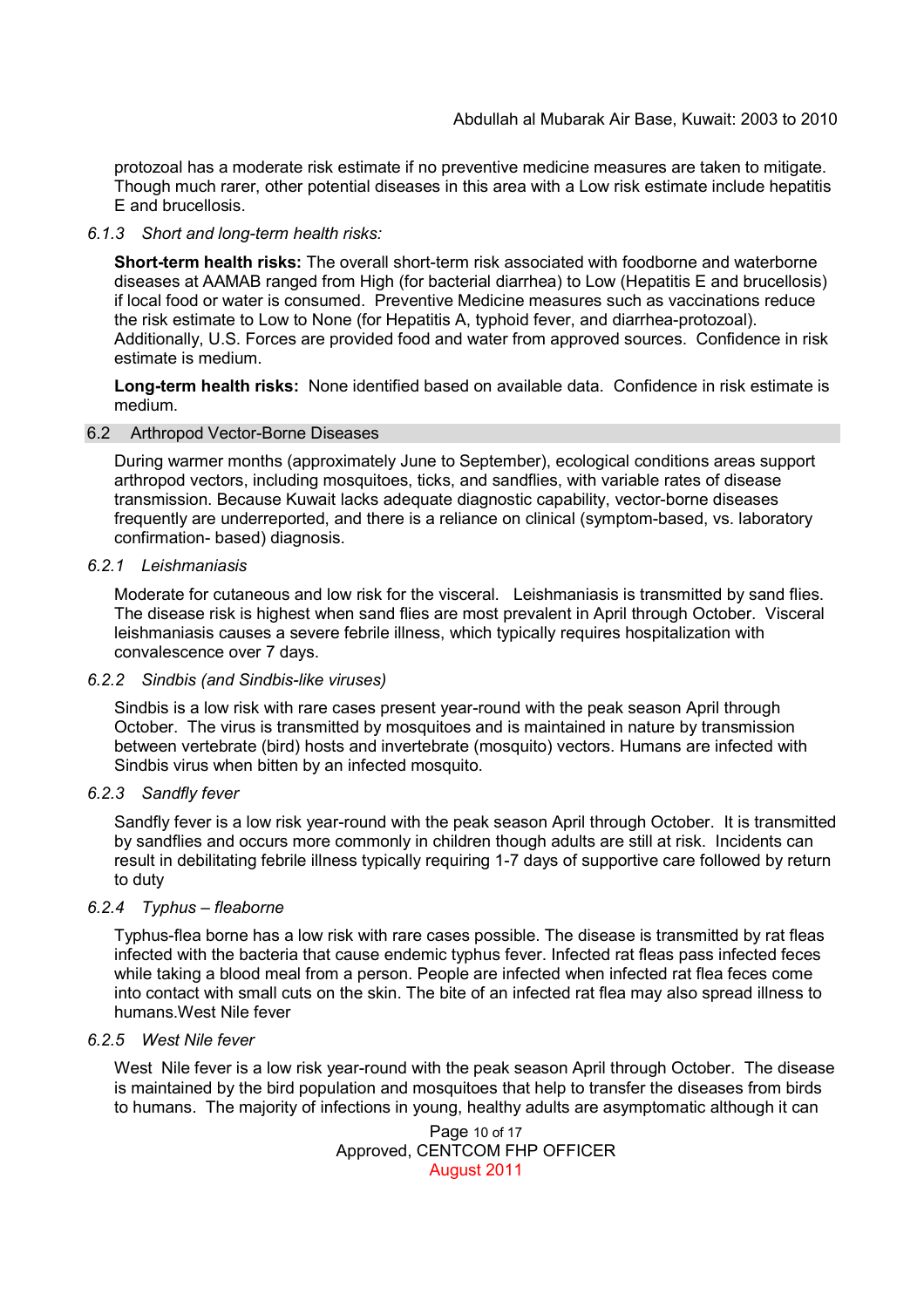result in fever, headache, tiredness, and body aches, occasionally with a skin rash (on the trunk of the body) and swollen lymph glands. This disease is associated with a low risk estimate.

### *6.2.6 Short and long-term health risks*

**Short-term health risks: Variable.** Moderate (cutaneous leishmaniasis) to Low (visceral leishmaniasis, Sindbis (and Sindbis-like viruses), Sandfly fever, Typhus-fleaborne, and West Nile fever). Confidence in risk estimate is medium.

**Long-term health risks:** None identified based on available data. Confidence in risk estimate is medium.

### 6.3 Water Contact Diseases

Areas along rivers and lakes are the primary risk areas for water contact diseases and the risk period is seasonal, typically June through Sepember. Any tactical operations or recreational activities that involve extensive contact with surface water (lakes, streams, rivers, or flooded fields) may cause significant exposure to leptospirosis.

### *6.3.1 Leptospirosis*

Leptospirosis country risk is moderate year-round with peak season April through October. The disease is present in Kuwait, but at unknown levels. Data are insufficient to assess potential disease rates, up to 1-10 percent of personnel wading or swimming in bodies of water such as lakes, streams, or irrigated fields could be affected per month. Human infection occurs through exposure to water or soil contaminated by infected animals and has been associated with wading, and swimming in contaminated, untreated open water. Leptospirosis can enter the body through cut or abraded skin, mucous membranes, and conjunctivae. Ingestion of contaminated water can also lead to infection. The acute generalized illness associated with infection can mimic other tropical diseases (for example, dengue fever, malaria, and typhus), and common symptoms include fever, chills, myalgia, nausea, diarrhea, cough, and conjunctival suffusion. Manifestations of severe disease can include jaundice, renal failure, hemorrhage, pneumonitis, and hemodynamic collapse. Recreational activities involving extensive water contact may result in personnel being temporarily debilitated with leptospirosis.

### *6.3.2 Short and long-term health risks*

**Short-term health risks:** Low due to countermeasures in place (for Leptospirosis). Confidence in risk estimate is medium.

**Long-term health risks:** None identified based on available data. Confidence in risk estimate is medium.

#### 6.4 Respiratory Diseases

### *6.4.1 Tuberculosis (TB)*

Tuberculosis (TB) poses a moderate year round risk to U.S. personnel. Tuberculosis is usually transmitted through close and prolonged exposure to an active case of pulmonary or laryngeal tuberculosis, but can also occur with incidental contact. The Army SG has defined increased risk in deployed Soldiers as indoor exposure to locals or third country nationals of greater than one hour per week in a highly-endemic active TB region.

#### *6.4.2 Meningococcal meningitis*

Meningococcal meningitis poses a low risk year-round and is transmitted from person to person through droplets of respiratory or throat secretions. Close and prolonged contact facilitates the spread of this disease.

> Page 11 of 17 Approved, CENTCOM FHP OFFICER August 2011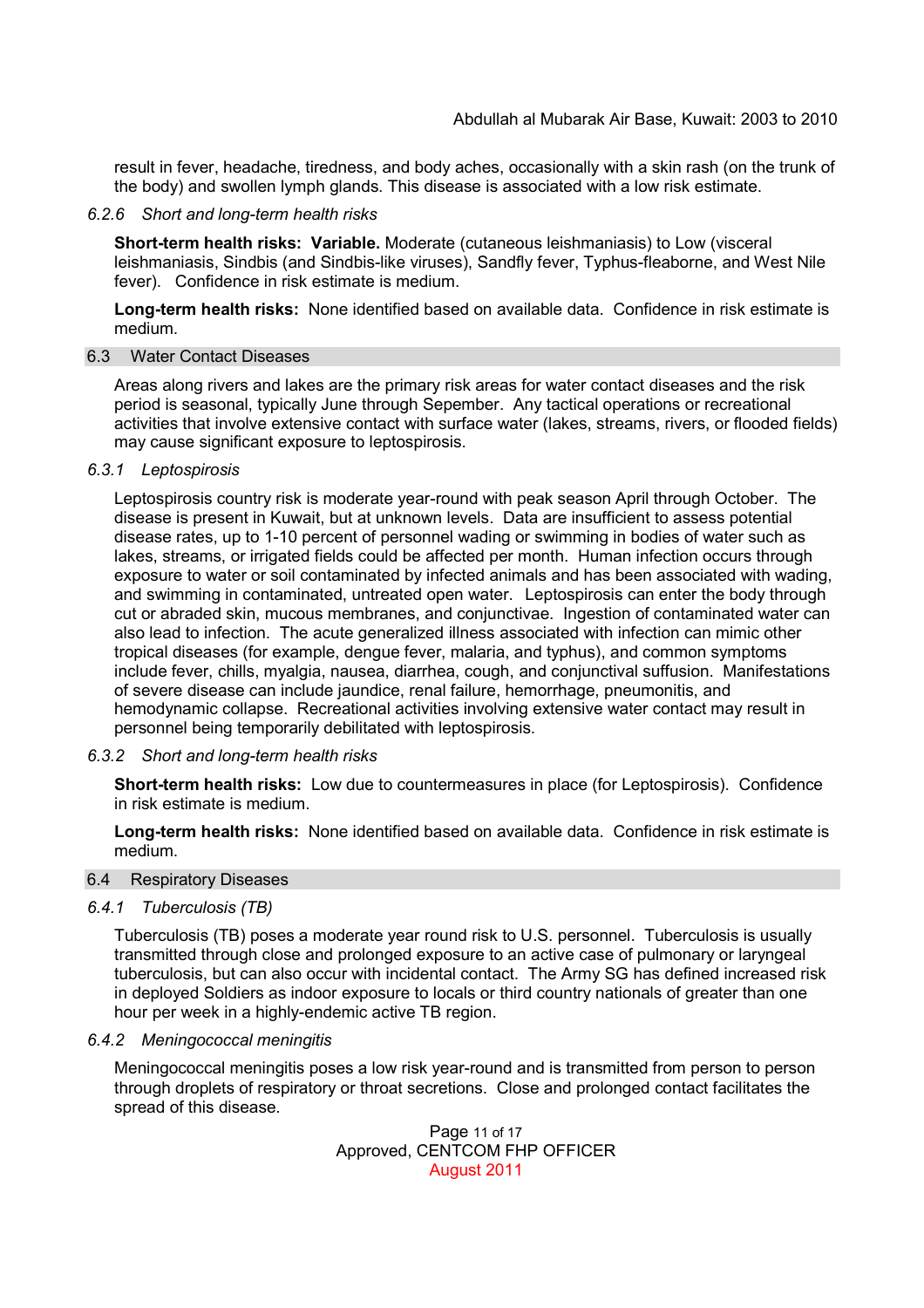### *6.4.3 Short and long-term health risks:*

**Short-term health risks:** Low (for tuberculosis and meningococcal meningitis). Confidence in risk estimate is medium.

**Long-term health risks:** None identified. TB is evaluated as part of the PDHA (Post Deployment Health Assessment). A TB skin test is required post-deployment if potentially exposed.

## 6.5 Animal-Contact Diseases

#### *6.5.1 Q-Fever*

Q-Fever poses a year-round moderate risk. Rare cases are possible among personnel exposed to aerosols from infected animals, with clusters of cases possible in some situations. Significant outbreaks (affecting 1-50 percent) can occur in personnel with heavy exposure to barnyards or other areas where animals are kept. Unpasteurized milk may also transmit infection. The primary route of exposure is respiratory, with an infectious dose as low as a single organism.

### *6.5.2 Rabies*

Rabies poses a year-round low risk. Occurrence is well above U.S. levels due to the lack of organized control programs. Rabies is transmitted by exposure to the virus-laden saliva of an infected animal, typically through bites, but could occur from scratches contaminated with the saliva.

#### *6.5.3 H5N1 avian influenza*

H5N1 avian influenza poses a low risk. Extremely rare cases may occur in U.S. personnel who have close contact with birds or poultry infected with H5N1.

*6.5.4 Short and long-term health risks*

**Short-term health risks:** Variable. Moderate (for Q-fever) to Low (for for rabies and H5N1 avian influenza) short-term risk due to rare occurrence. Confidence in risk estimate is medium.

**Long-term health risks:** None identified based on available data. Confidence in risk estimate is medium.

#### 6.6 Aerosolized Dust or Soil Contact disease

### *6.6.1 Hantavirus hemorrhagic fever with renal syndrome (HFRS)*

HFRS poses a year-round low risk. Hantaviruses are carried and transmitted by rodents. People can become infected with these viruses and develop HFRS after exposure to aerosolized urine, droppings, or saliva of infected rodents or after exposure to dust from their nests. Transmission may also occur when infected urine or these other materials are directly introduced into broken skin or onto the mucous membranes of the eyes, nose, or mouth. In addition, individuals who work with live rodents can be exposed to hantaviruses through rodent bites from infected animals. Transmission from one human to another may occur, but is extremely rare.

### *6.6.2 Short and long-term health risks*

**Short-term health risks:** Moderate short-term risk due to rare occurrence. Confidence in risk estimate is medium.

**Long-term health risks:** None identified based on available data. Confidence in risk estimate is medium.

### Page 12 of 17 Approved, CENTCOM FHP OFFICER August 2011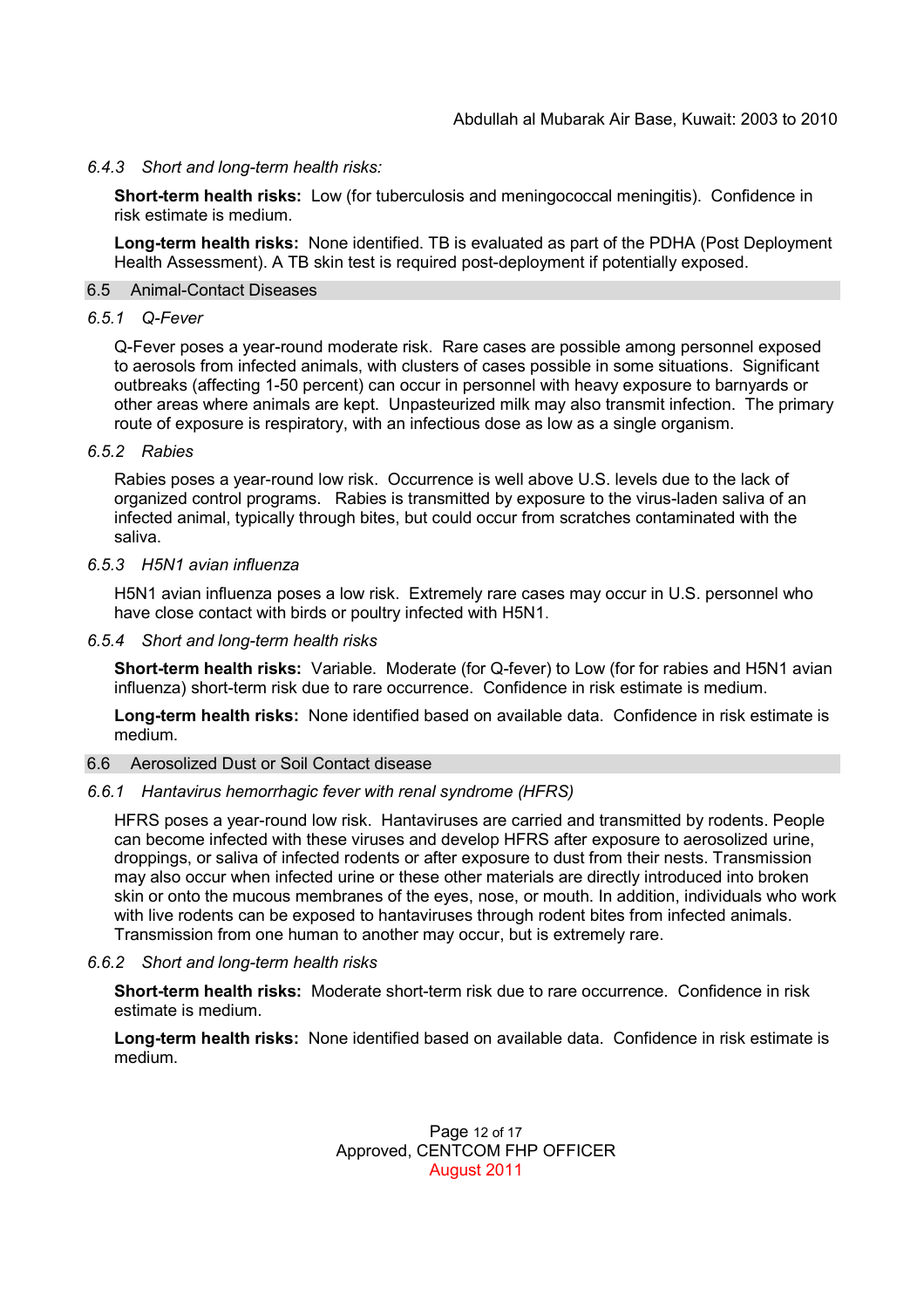## **7 Venemous Animal/Insect**

### 7.1 Snakes, scorpions, and spiders

Routine pest control measures are conducted at this location. Venomous animals/insects are present in the country including Arabian horned viper, death stalker scorpion, blunt-nosed viper, Persian horned viper, large-clawed scorpion, golden desert scorpion, and the desert cobra. However, personnel at AAMAB experience minimal sightings or contact.

### **8 Heat/Cold Stress**

#### 8.1 Heat

### *8.1.1 Summary of exposure*

Kuwait has a subtropical desert climate with two distinct seasons. Summer (May through October) produces a maximum high temperature of 46ºC (115ºF) and a minimum low of 23ºC (73ºF), with a mean daily high temperature of 42ºC (108ºF) and a mean daily low temperature of  $27^{\circ}$ C (81 $^{\circ}$ F). Diurnal temperatures can vary as much as 10 $^{\circ}$ C (18 $^{\circ}$ F). Frequent sandstorms caused by arid shamal winds blow across the Persian Gulf. Temperature extremes can increase the potential for heat related injuries, including dehydration, heat exhaustion, and heat stroke. Measures are in place to mitigate more serious effects of this critical hazard.

#### *8.1.2 Short and long-term health risks:*

**Short-term risk**: Moderate in unacclimatized personnel. Risk is reduced to Low through preventive medicine measures. Confidence is this risk assessment is medium.

**Long-term risk**: Long-term health implications from heat injury are rare but can occur – especially from more serious heat injuries such as heat stroke. The overall long-term risk though may be greater to certain susceptible persons  $-$  those older ( $>$ 45), in lesser physical shape, or with underlying medical/health conditions. Confidence in this risk assessment is medium.

## 8.2 Cold

#### *8.2.1 Summary of exposures*

Winter (November through April) produces a maximum high temperature of 31°C (88°F) and a minimum low temperature of 8°C (46°F), with a mean daily high temperature of 23°C (73°F) and a mean daily low temperature of 12ºC (54ºF). Winter brings all of Kuwait's annual precipitation (5 to 28 millimeters; 0.2 to 1 inch), which sometimes is heavy enough to produce minor local flooding.

Cold environments pose a threat to the individual if they exceed the capacity of the body's thermoregulatory response mechanisms. The main hazards are hypothermia associated with a fall in the body's core temperature and/or tissue damage that falls under the broad headings of freezing cold injury (FCI) and non-freezing cold injury. Personnel are educated on the dangers of cold stress.

### 8.2.2 *Short and long-term health risks:*

The risk for tissue damage is Low, and with preventive medicine measures, the risk of hypothermia is also Low. Confidence in this risk assessment is medium.

> Page 13 of 17 Approved, CENTCOM FHP OFFICER August 2011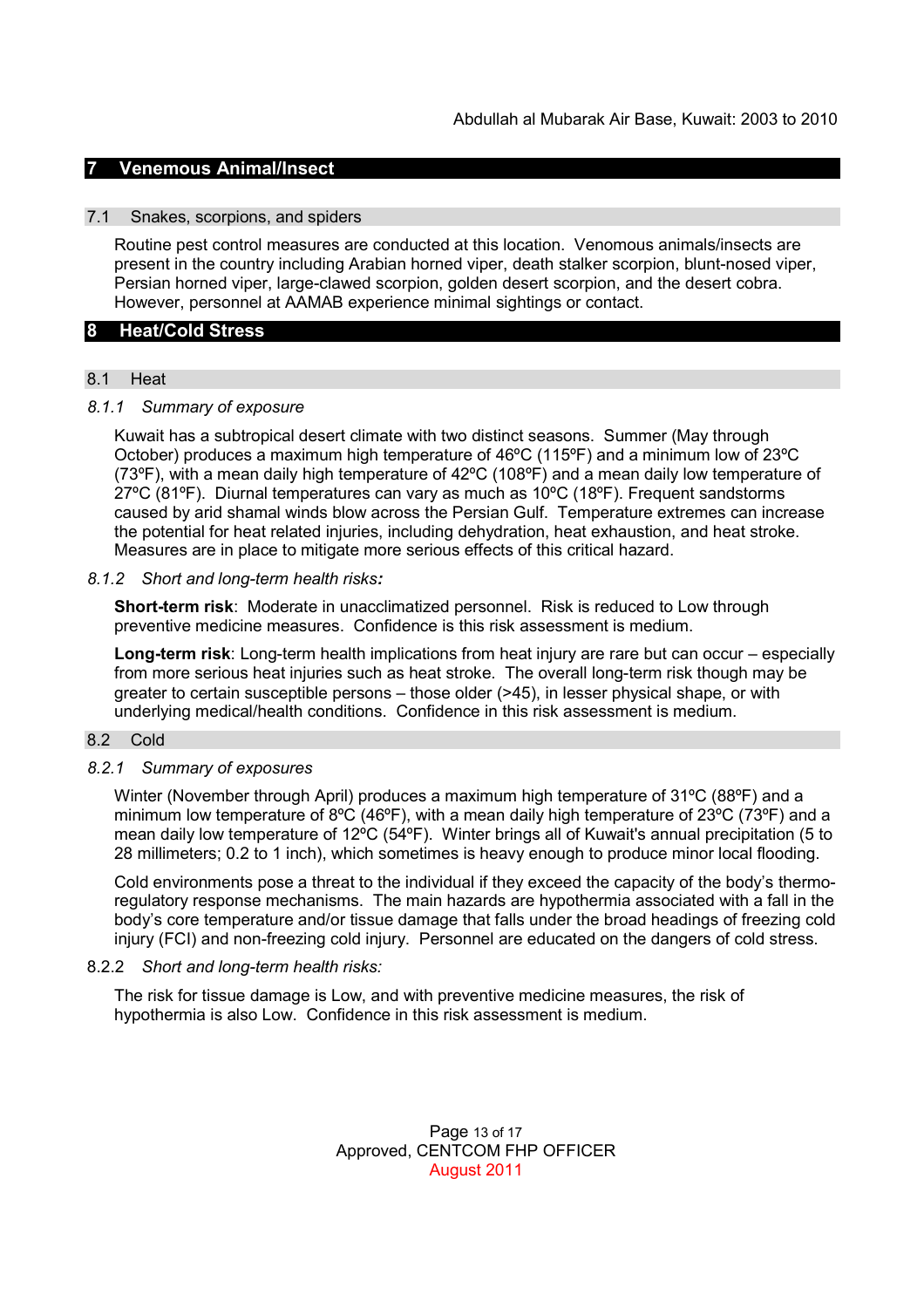### **9 Noise**

#### 9.1 Continuous:

### *9.1.1 Summary of exposures*

The flightline area is classified as a hazardous noise area when aircraft and Aerospace Ground Equipment (AGE) is running. Personnel who work routinely around the aircraft engines and the auxiliary power unit (APU) on the C-17 aircraft wear double hearing protection. Other sources of continuous noise would be from shop equipment, generators, and certain motor vehicles and forklifts. Most hazardous noise equipment is properly marked with the appropriate warning. Workplace surveillance reports identify the proper hearing protection required for the hazardous noise equipment and have evaluated the hearing protection devices available offer adequate protection. Site-specific workplace surveillance data is available in DOEHRS and/or the OEHS Data Portal.

### 9.1.2 *Short and long-term health risks:*

Low for the majority of personnel on this site, Moderate for individuals working in some shops and on or near the flight line without proper hearing protection. Confidence in this risk assessment is medium.

#### 9.2 Impulse:

### *9.2.1 Summary of exposure*

Some potential for impulse noise may occur from individual workplace equipment. Impulse noisegenerating equipment is evaluated during routine workplace surveillance and hearing protection devices are being used when required. Individual workplace noise measurements can be found in DOEHRS.

9.2.2 *Short and Long-term health risks*:

Low. Confidence in this risk assessment is medium.

### **10 Other Unique Occupational Hazards**

### 10.1 Fuel/petroleum products/industrial chemical spills

#### *10.1.1 Summary of exposures*

No significant incidents have been documented at AAMAB regarding fuel, petroleum or industrial chemical spills. Small POL spills occur throughout the installation from aviation fuel, diesel fuel, and hydraulic fluid.

### *10.1.2 Short and long-term risks:*

Not evaluated. No information available.

### 10.2 Waste Sites/Waste Disposal:

There is no specific information available to assess this hazard.

### 10.3 Asbestos:

### Page 14 of 17 Approved, CENTCOM FHP OFFICER August 2011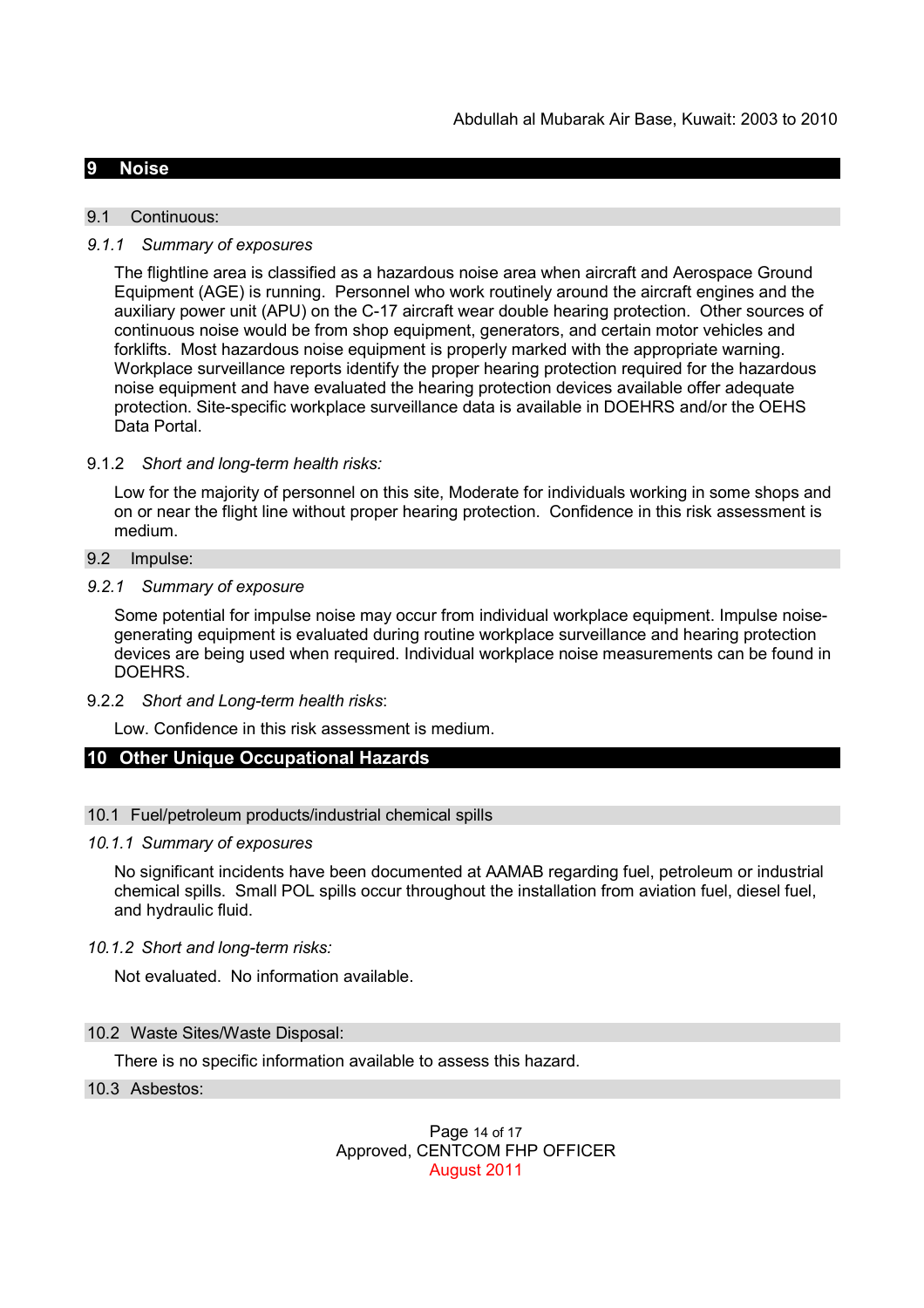There is no specific information available to assess this hazard.

10.4 Lead Based Paint:

There is no specific information available to assess this hazard.

10.5 Pesticides/Pest Control:

There is no specific information available to assess this hazard.

Page 15 of 17 Approved, CENTCOM FHP OFFICER August 2011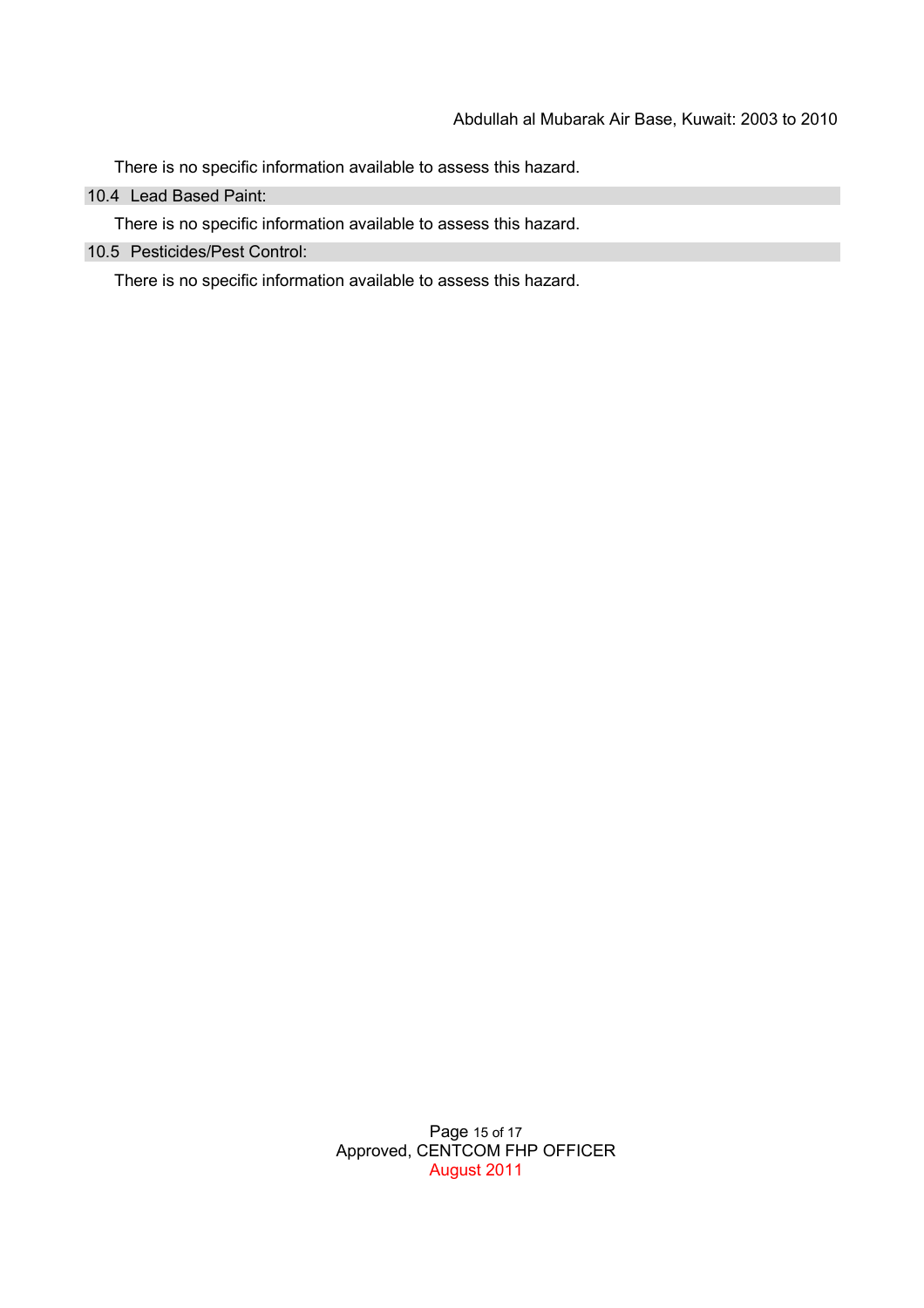## **11 References<sup>2</sup>**

- 1. Casarett and Doull's Toxicology: the Basic Science of Exposures, Chapter 2- Principles of Toxicology; Fifth Edition, McGraw Hill, New York.
- 2. Defense Occupational and Environmental Health Readiness System (referred to as the DOEHRS-EH database) at https://doehrs-ih.csd.disa.mil/Doehrs/. Department of Defense (DoD) Instruction 6490.03, *Deployment Health*, 2006.
- 3. DoDI 6055.05, Occupational and Environmental Health, 2008.
- 4. DoD OEHS Data Portal: https://doehsportal.apgea.army.mil/doehrs-oehs/. Some of the data and reports used may be classified or otherwise have some restricted distribution.
- 5. JCSM (MCM) 0028-07, Procedures for Deployment Health Surveillance, 2007.
- 6. National Center for Medical Intelligence (NCMI) is at https://www.intelink.gov/ncmi/index.php
- 7. Occupational and Environmental Health Site Assessment (OEHSA), original dated 6 May 05, Updated 8 Jan 07.
- 8. USA PHC TG230, June 2010 Revision, Version 13
- 9. USACHPPM 2008 Particulate Matter Factsheet; 64-009-0708, 2008
- 10. Hemorrhagic Fever With Renal Syndrome Fact Sheet, Centers for Disease Control and Prevention

#### Page 16 of 17 Approved, CENTCOM FHP OFFICER August 2011

 $^2$  NOTE. The data are currently assessed using the most current version of TG230 2010. The general method involves an initial review of the data which eliminates all chemical substances not detected above 1-yr negligible MEG. Those substances screened out are not considered acute or chronic health hazards so are not assessed further. For remaining substances, acute and chronic health effects are evaluated separately for air and water (soil is only evaluated for long term risk). This is performed by deriving separate short-term and long-term population exposure level estimates (referred to as population exposure point concentrations (PEPC)) that are compared to MEGs derived for similar exposure durations. If less than or equal to negligible MEG the risk is Low. If levels are higher than negligible then there is a chemical-specific toxicity and exposure evaluation by appropriate SMEs, which includes comparison to any available marginal, critical or catastrophic MEGs. For drinking water 15 L/day MEGs are used for the screening while site specific 5-15 L/day are used for more detailed assessment. For non-drinking water (such as that used for personal hygiene or cooking) the 'consumption rate' is limited to 2 L/day (similar to the EPA) which is derived by multiplying the 5 L/day MEG by a factor of 2.5. This value is used to conservatively assess non-drinking uses of water.